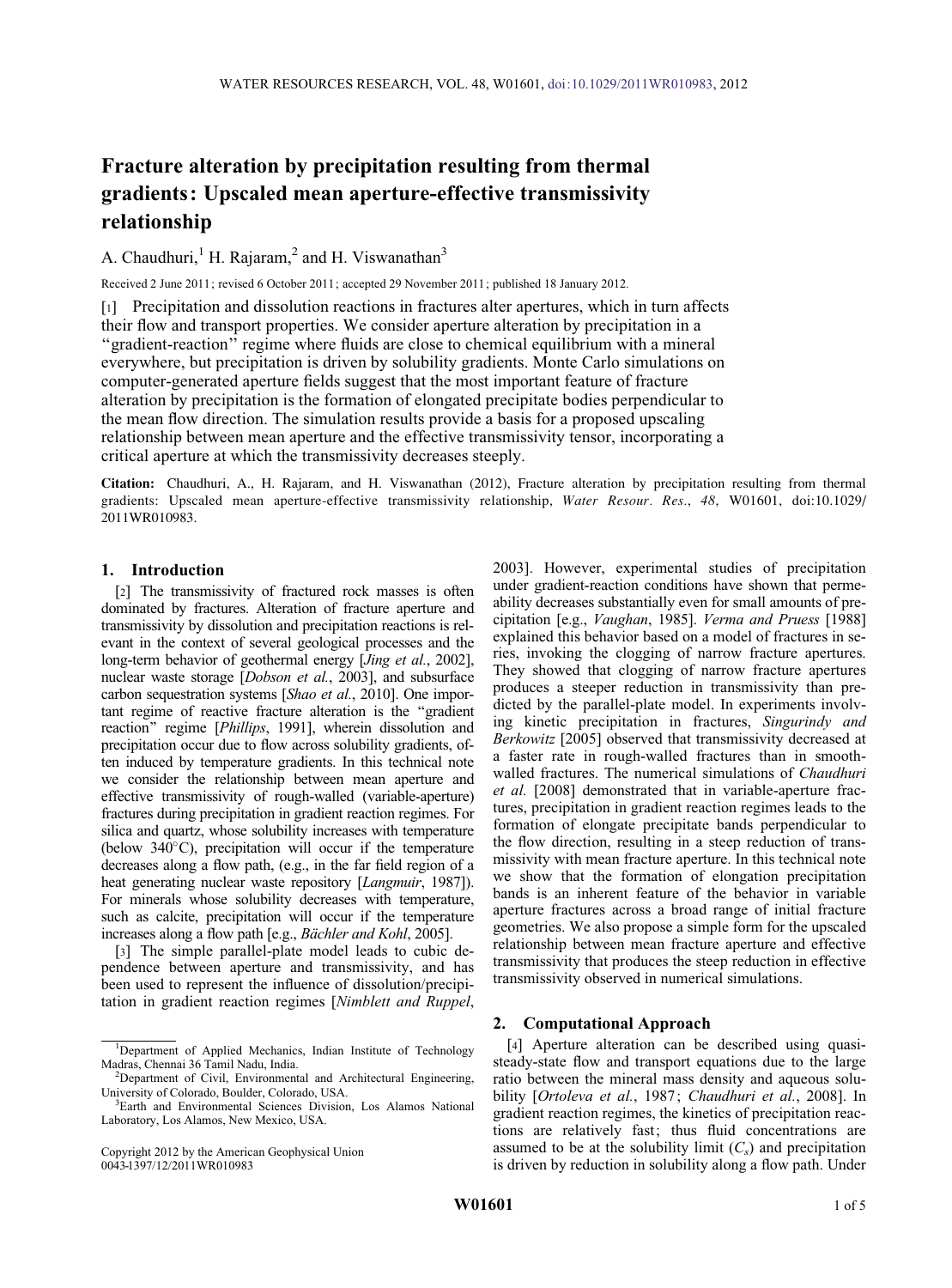these conditions, aperture alteration can be described by the following equations [Chaudhuri et al. 2008]:

$$
\omega \rho_r \frac{\partial b}{\partial t} = \mathbf{q} \cdot \nabla C_s, \qquad (1a)
$$

where

$$
\mathbf{q} = -\frac{b^3 g}{12\nu} \nabla h. \tag{1b}
$$

[5] In (1a),  $b(x, z)$  is the aperture, with x and z denoting coordinates in the fracture plane;  $q(x, z)$  is the fluid flux, given by the local cubic law in  $(1b)$ , where g is the gravitational constant,  $\nu$  is the kinematic viscosity of water and  $h(x, z)$  denotes the head field;  $\omega \rho_r$  denotes the number of moles of the precipitating mineral per unit volume of rock. In (1a) the dissolved mineral mass flux is assumed to be advection dominated (see Chaudhuri et al. [2008] for a justification). The fluid mass balance equation is given by

$$
\nabla \cdot \mathbf{q} = \nabla \cdot \left( -\frac{b^3 g}{12\nu} \nabla h \right) = 0.
$$
 (2)

In a variable-aperture fracture there are spatial variations in b and hence in  $q$  as a result of which there are spatial variations in the aperture alteration rate  $(\partial b/\partial t)$ . As the aperture field evolves due to precipitation, the fluid flux field is further altered. Elongated precipitation bands perpendicular to mean flow result from this feedback. We consider fractures subject to a constant mean hydraulic gradient along any direction (z, not to be confused with vertical) with periodic boundary conditions on the lateral edges parallel to the mean hydraulic gradient. The solubility gradient is oriented along the flow direction and assumed to be constant in space and time, corresponding to a conductive heat transfer regime. Evolution of fracture aperture by precipitation was simulated in a square domain of size ( $L \times L$ ) discretized with 1024  $\times$ 1024 grid points, and involves recalculation of the head and flux fields from (2) with (1b), explicitly coupled to aperture alteration (1a).

#### 3. Results and Discussion

[6] The formation of elongated precipitate bodies is explained by the dependence of the precipitation rate on the magnitude and direction of the flux in a gradient reaction system. As the flow gets diverted around a low-transmissivity obstacle, the flow rate is high in the streamline that is just outside the obstacle. However, in the portion of the streamline where the flux vector is perpendicular to the temperature/solubility gradient, little precipitation occurs. As the streamline straightens out at the lateral edges of the obstacle, the flux becomes aligned with the solubility gradient and results in large precipitation rates. The precipitation rate in this streamline is higher than in adjacent streamlines that are flowing through higher-transmissible regions, because it carries a larger flux. Thus, there is more precipitation at the lateral edges of a low-transmissivity obstacle and it grows preferentially in a direction perpendicular to the mean flux.

[7] We illustrate this mechanism in an idealized variableaperture fracture, with a regular array of low aperture lenses oriented perpendicular to mean flow (and solubility gradient). These lenses appear as dark patches in Figure 1a. The streamlines in the figure illustrate the flux variations resulting from the low-transmissivity lenses. In rows containing lenses there is a higher flux in the space between lowaperture lenses due to flow diversion. As a result, the highest precipitation rates occur in these spaces between low-aperture lenses. Thus each row of low-aperture lenses becomes an elongated low-aperture band which can be identified as a dark patch in Figure 1b. Due to formation of these elongated bands the overall transmissivity of the fracture approaches zero, reducing the flux transmitted by the fracture. Thus the aperture reduction rate also reduces and approaches zero. However, the aperture reduction rate between rows of initial low transmissivity lenses is always lower because the flux is smaller, and apertures remain larger in these regions. As the effective transmissivity approaches zero, the flux to these regions is also reduced and at some stage the aperture in these regions does not decrease further. Thus, the mean aperture approaches a constant nonzero value, while the effective transmissivity approaches zero. This is an important feature of the mean aperture versus effective transmissivity relationship that is not captured by the cubic dependence implicit in parallel-plate fracture models. We show below that similar behavior arises in random aperture fields.

[8] The effective transmissivity of variable-aperture fractures depends on the degree of aperture variability (quantified by the coefficient of variation  $\sigma_0^2/\overline{b}_0^2$  of the initial aperture field, where  $\overline{b}_0$  and  $\sigma_0^2$  represent the initial mean and variance of the aperture field) and correlation



Figure 1. Aperture alteration and barrier formation in an initial aperture field with a regular array of low-aperture patches. (a) Initial and (b) late-time aperture fields with streamlines.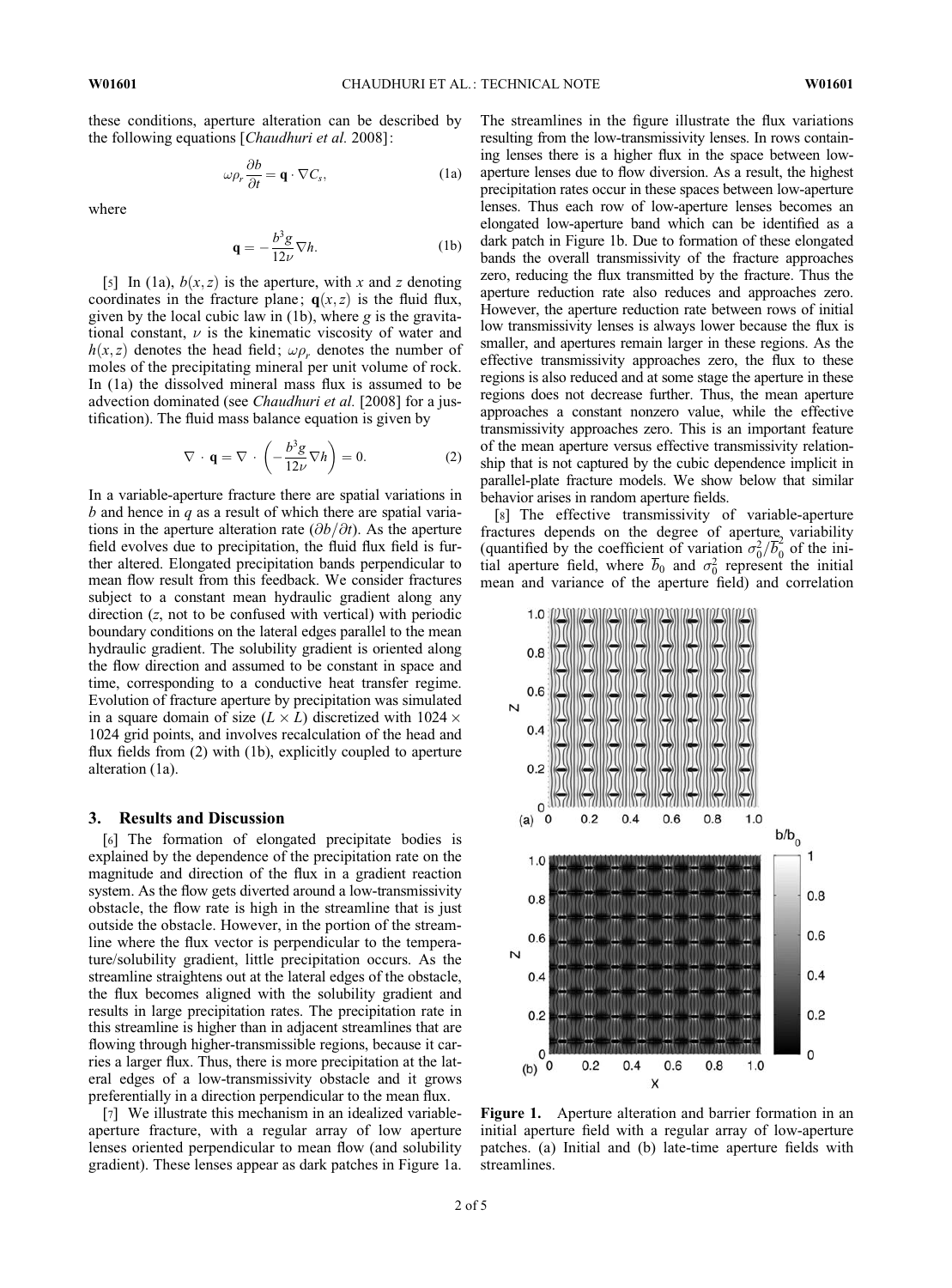structure (quantified by the correlation functions and correlation lengths  $\lambda_x$  and  $\lambda_z$  in the x and z directions) [*Gelhar*, 1993; Zimmerman and Bodvarsson, 1996]. Our numerical simulations demonstrate the influence of the above measures of aperture variability on the pattern formation due to precipitation. Although fractal/power law spectral density functions have been proposed for fracture surfaces, observations suggest a low-wave number cutoff, below which power law behavior is not observed for aperture spectra [e.g., *Brown*, 1995]. A review paper by *Molz et al.* [2005] also notes that power law behavior is seldom observed over a range greater than about two decades in wave number space. Power law spectra with low wave number cutoffs are essentially stationary random fields. Lanaro [2005] also demonstrated that the standard deviation of measured fracture aperture fields becomes constant above a threshold length scale. We thus used a stationary random field model for the fracture aperture field. Specifically, the following 2-D Gaussian hole type spectral density function was used for the initial aperture field:

$$
S_{bb}(\mathbf{k},0)=\frac{\sigma_0^2\lambda_x\lambda_z}{4\pi}\left(k_x^2\lambda_x^2+k_z^2\lambda_z^2\right)\exp\left(-\frac{k_x^2\lambda_x^2+k_z^2\lambda_z^2}{2}\right),\quad (3)
$$

Three different spatial correlation structures of the initial aperture field (as shown in Figure 2) were considered  $(L$  is the domain size): (a) isotropic  $\lambda_x = 0.01L$  and  $\lambda_z = 0.01L$ , (b) longitudinal anisotropic  $\lambda_x = 0.01L$  and  $\lambda_z = 0.05L$ , and (c) transverse anisotropic  $\lambda_x = 0.05L$  and  $\lambda_z = 0.01L$ .

We performed simulations of 100 realizations for each case with different  $\sigma_0^2/\overline{b}_0^2$  $\int_0^2$  for the three different initial correlation structures. Random field realizations were generated using a Fast Fourier Transform (FFT) spectral method. Results are presented in dimensionless form below. With the initial aperture-integrated mean flux denoted as  $q_0$ , a dimensionless time can be defined as  $tq_0/(L\overline{b}_0)$ . Figures 2a2–2c2 show the dimensionless aperture field  $b/b_0$  (from a single realization) at a large dimensionless time  $t q_0/(L\overline{b}_0) \approx 10^5$  for the three different cases. In all cases, elongated bands of low aperture form perpendicular to the flow. It is noteworthy that the elongate barriers perpendicular to flow form even when the aperture field has a longer correlation length in the direction of mean flow and solubility gradient. Eventually a few isolated dominant barriers form in all cases, similar to the behavior noted by *Chaudhuri et al.* [2008]. Due to the formation of elongated barriers, the effective transmissivity approaches zero in all cases, even though the mean aperture approaches a constant nonzero value. As noted above, the mean aperture approaches a constant value because flow is diverted around some large-aperture regions, and these regions thus remain unaltered (compare upper and lower figures in Figure 2, e.g., b1 and b2).

[9] The time-evolving ensemble-averaged effective transmissivity is plotted against the time-evolving mean aperture during fracture alteration in Figures 3a–3c in terms of  $\log(T_{\text{eff}}/T_{\text{eff}}(t=0))$  versus  $\log(\overline{b}/\overline{b}_0)$ . The behavior in



Figure 2. Initial (top) and late-time (bottom) aperture fields for different initial aperture correlation structures. (a1, a2) Isotropic with  $(\lambda_x/L = \lambda_z/L = 0.01)$ ; (b1, b2) longitudinally anisotropic with  $\lambda_x/L = 0.01, \lambda_z/L = 0.05$ ; and (c1, c2) transversely anisotropic with  $\lambda_x/L = 0.05, \lambda_z/L = 0.01$ . The mean flow is along the z direction. All cases show the formation of barriers perpendicular to mean flow.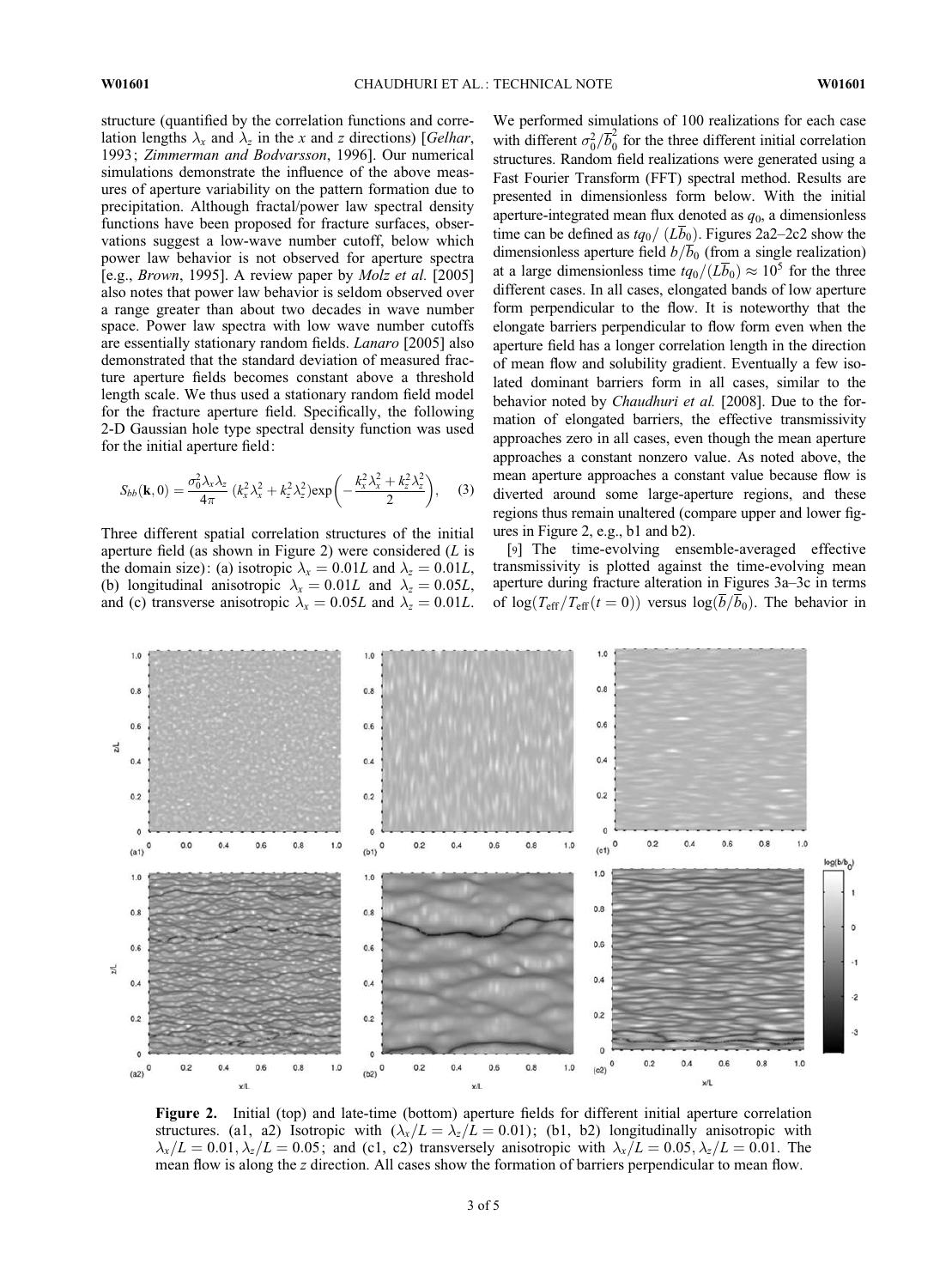

Figure 3. Time evolution of effective transmissivity and mean aperture during precipitation for (a) isotropic, (b) longitudinally anisotropic, and (c) transversely anisotropic initial aperture fields with different  $\sigma_b/\overline{b}_0$ . The effective transmissivity-mean aperture relationship is plotted as a function of  $(\overline{b}-\overline{b}_c)/\overline{b}_0$  $(\overline{b}_0 - \overline{b}_c)$  in (d). The dark line in (a), (b), and (c) shows the cubic relationship in a parallel-plate fracture.

parallel-plate fractures is also shown for reference. For all three cases we observe a steep decline in effective transmissivity at a critical value of  $b_c/b_0$  (mean values of  $b_c/b_0$ are reported in Table 1). The critical value of  $b_c/b_0$  varies with  $\sigma_0^2/\overline{b}_0^2$  $\int_0^2$  and the initial correlation structure (i.e.,  $\lambda_x/\lambda_z$ ). For  $\sigma_0^2/\overline{b}_0^2 = 0.1$ ,  $\overline{b}_c/\overline{b}_0$  is smaller than for  $\sigma_0^2/\overline{b}_0^2 = 0.25$ and 0.5 (which are not very different). The decrease in the  $\overline{b}_c/\overline{b}_0$  with  $\sigma_0^2/\overline{b}_0^2$  makes sense, as  $\overline{b}_c/\overline{b}_0$  is zero for the parallel-plate case. For a fixed  $\sigma_0^2/\overline{b}_0^2$  $\int_0^2$ ,  $b_c/b_0$  increases systematically as the anisotropy ratio  $\lambda_x/\lambda_z$  increases (Figure 3, Table 1). This behavior results because larger regions of the fracture experience low rates of fracture alteration, as the flux deviates away from the direction of the solubility gradient to get around the initially elongated low-transmissivity regions. The spread covered by realizations for each case are shown with an error bar. For very small  $\sigma_0^2/\overline{b}_0^2$  $\frac{2}{0}$ , the spread is tight so that the mean behavior is distinguishable from other cases. However for moderate to large  $\sigma_0^2/\overline{b}_0^2$  $\frac{2}{0}$ , the spreads overlap, suggesting that the systematic variation of  $\overline{b}_c/\overline{b}_0$  with  $\sigma_0^2/\overline{b}_0^2$  may not predict the behavior in individual realizations accurately.

[10] The simulation results suggest that the steep reduction of effective transmissivity at some critical value of  $\overline{b}_c/\overline{b}_0$  is a universal and important feature of the behavior during precipitation in variable-aperture fractures, which should be incorporated in upscaled relationships between effective transmissivity and mean aperture in large-scale models. In Figure 3d we plot the time-evolving  $T_{\text{eff}}/T_{\text{eff}}(0)$ versus  $(\overline{b} - \overline{b}_c)/(\overline{b}_0 - \overline{b}_c)$  for all simulated cases. The collapse of the curves for the different cases suggests an effective transmissivity-mean aperture relation of the form

$$
\frac{T_{\text{eff}}}{T_{\text{eff}}(t=0)} = \left(\frac{\overline{b} - \overline{b}_c}{\overline{b}_0 - \overline{b}_c}\right)^n, \tag{4}
$$

where  $n \approx 3$ . This relationship is also valid for parallelplate fractures as  $\overline{b}_c = 0$  for this case. The variation of

**Table 1.** Dimensionless Critical Aperture  $\overline{b}_c/\overline{b}_0$  for Various Cases

| Correlation                                 |      | $\sigma_0^2/\overline{b}_0^2 = 0.1$ $\sigma_0^2/\overline{b}_0^2 = 0.25$ $\sigma_0^2/\overline{b}_0^2 = 0.5$ |      |
|---------------------------------------------|------|--------------------------------------------------------------------------------------------------------------|------|
| $\lambda_x/L = 0.01, \lambda_z/L = 0.01$    | 0.22 | 0.33                                                                                                         | 0.31 |
| $\lambda_x/L = 0.01, \lambda_z/L = 0.05$    | 0.11 | 0.19                                                                                                         | 0.21 |
| $\lambda_x/L = 0.05$ , $\lambda_z/L = 0.01$ | 0.35 | 0.45                                                                                                         | 0.39 |